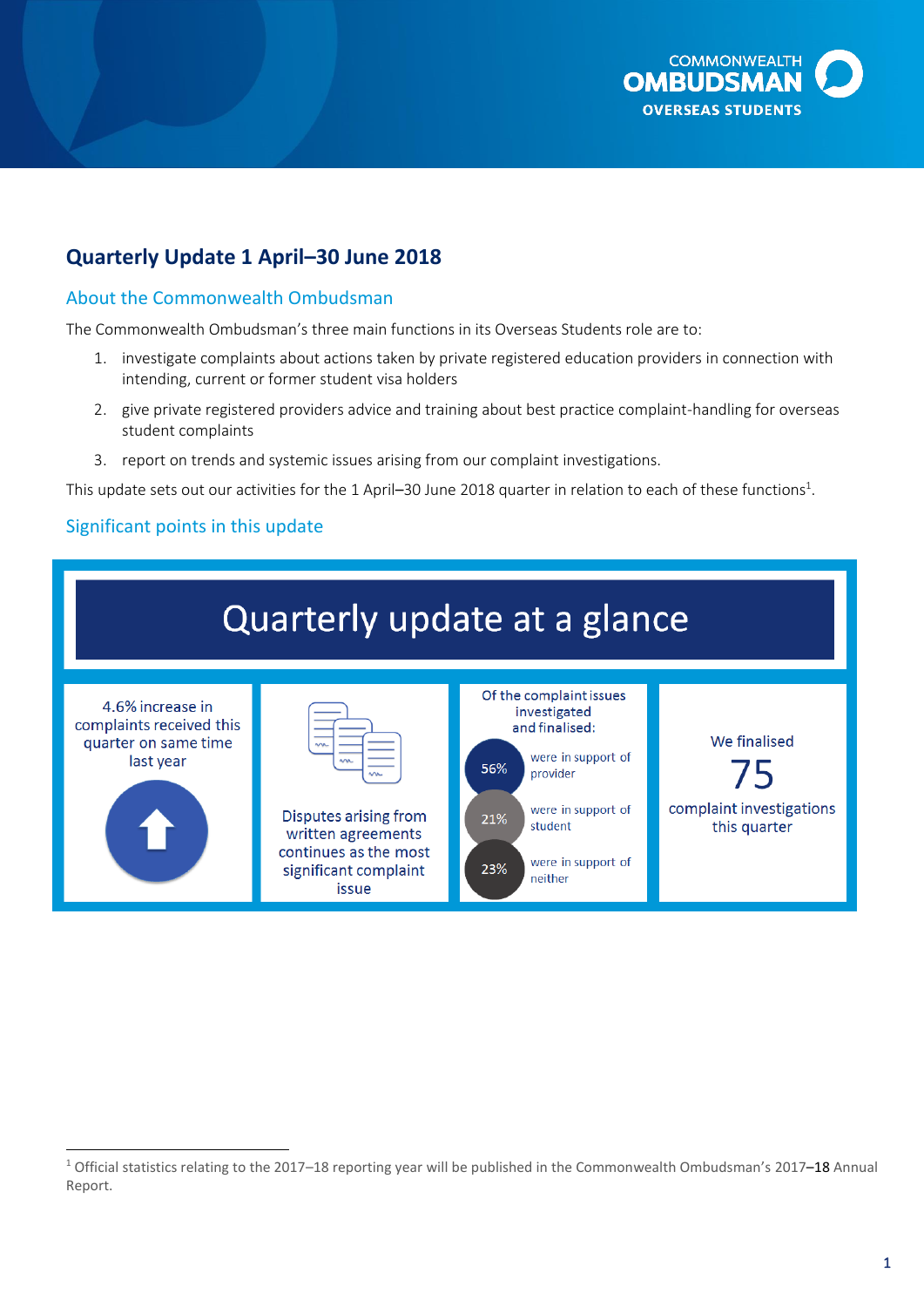

## Complaints received

## Complaints finalised

| <b>Finalised</b> | <b>Not</b><br>investigated | <b>Investigated</b> | <b>Outcome found in support of:</b> |         |                |
|------------------|----------------------------|---------------------|-------------------------------------|---------|----------------|
| 235              | 160                        | 75                  | Provider                            | Student | <b>Neither</b> |
|                  |                            |                     | 42                                  | 16      | 17             |
|                  | 68%                        | 32%                 | 56%                                 | 21%     | 23%            |

We finalised 235<sup>2</sup> complaints during the quarter which contained 285 issues<sup>3</sup>. Of those 235 complaints we:

- Investigated 75 complaints which included 104 issues. Complaints about provider refund refusals and fee disputes (written agreements) remain the most significant issues.
- Declined to investigate 160 complaints and referred the student back to their education provider to complete the provider's internal complaint-handling processes. In some cases, documents provided by the student at the time of the complaint allowed us to determine that the dispute did not require investigation.

Investigations finalised in support of neither party are usually resolved between the student and provider during the course of the investigation.

Detailed data about complaint issues handled during the period, including comparisons with the previous quarter, can be found at Appendix A.

 $\overline{a}$ <sup>2</sup> Some complaints closed in this quarter were received in previous quarters.

<sup>&</sup>lt;sup>3</sup> Some complaints contain more than one issue.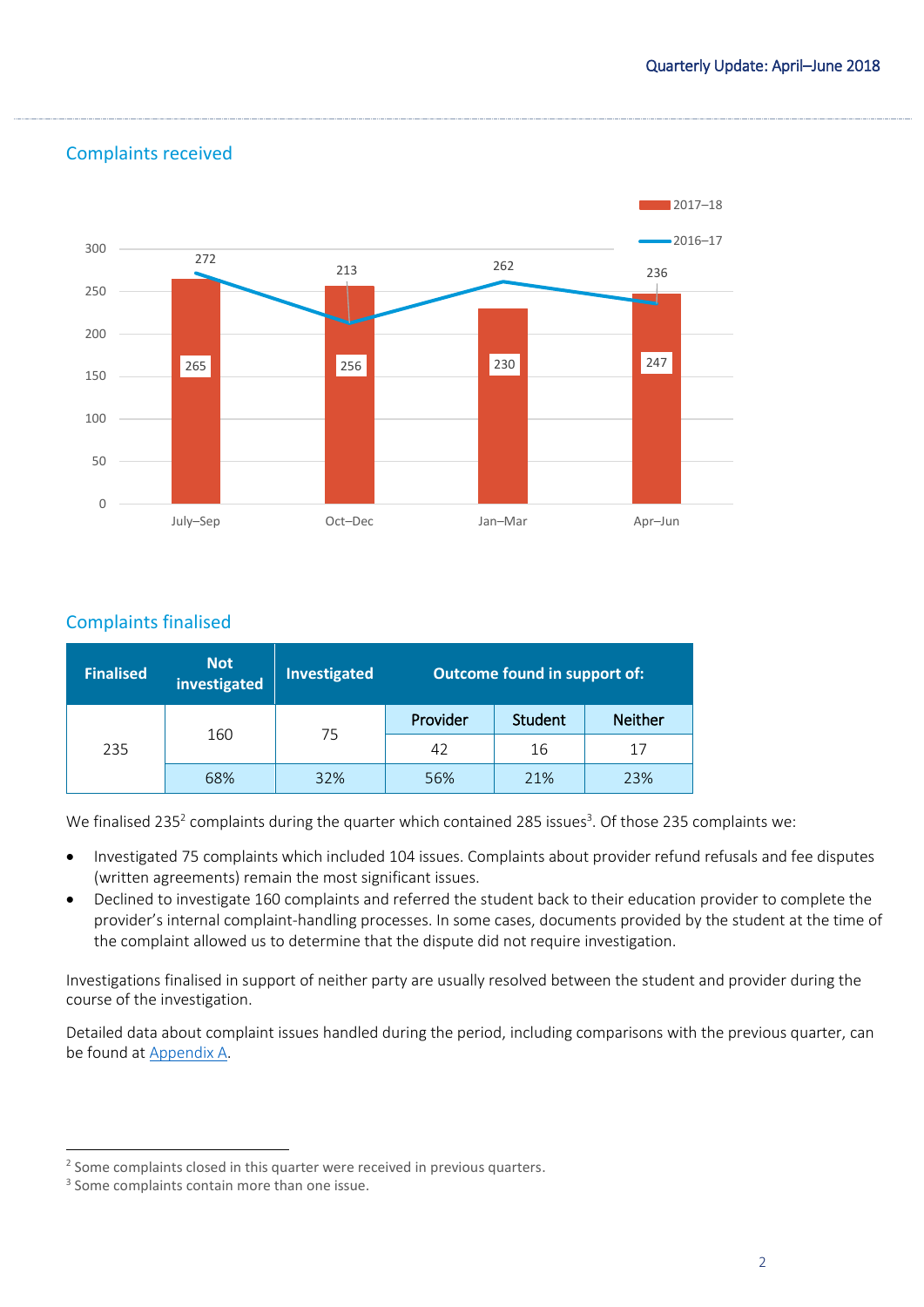#### Complaint issues

Written agreements (fees and refunds) continue as the number one complaint issue to the Office, followed by transfers between registered providers, and attendance and progress monitoring.



## **Main complaint issues: 1 April–30 June 2018**

#### Complaints by education sector

The Vocational Education and Training (VET) sector continues to be the most commonly complained about sector, however it also has the highest number of registered private providers.



#### **Complaints investigated by sector: 1 April–30 June 2018**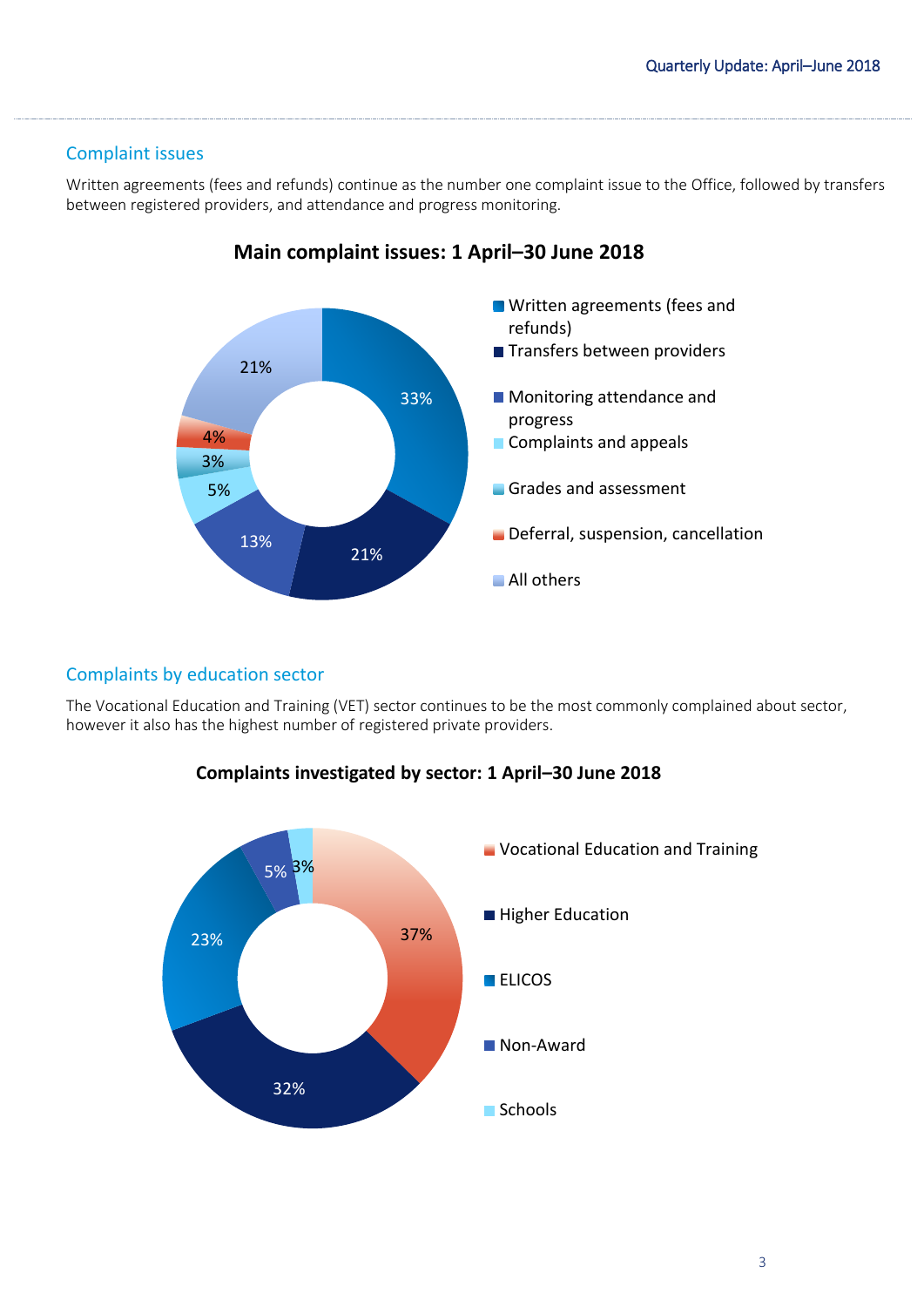## Complaints by state/territory

The two largest groups of complaints were made by students registered with providers in New South Wales and Victoria, which is consistent with the higher number of students studying in these states.



**Complaints by provider's registered state/territory: 1 April–30 June 2018**

## Complaints investigated by origin of complainant

The complainants whose cases we investigated and closed in the April to June quarter originated from 31 different countries and administrative regions. The largest groups of complainants were from India and China.

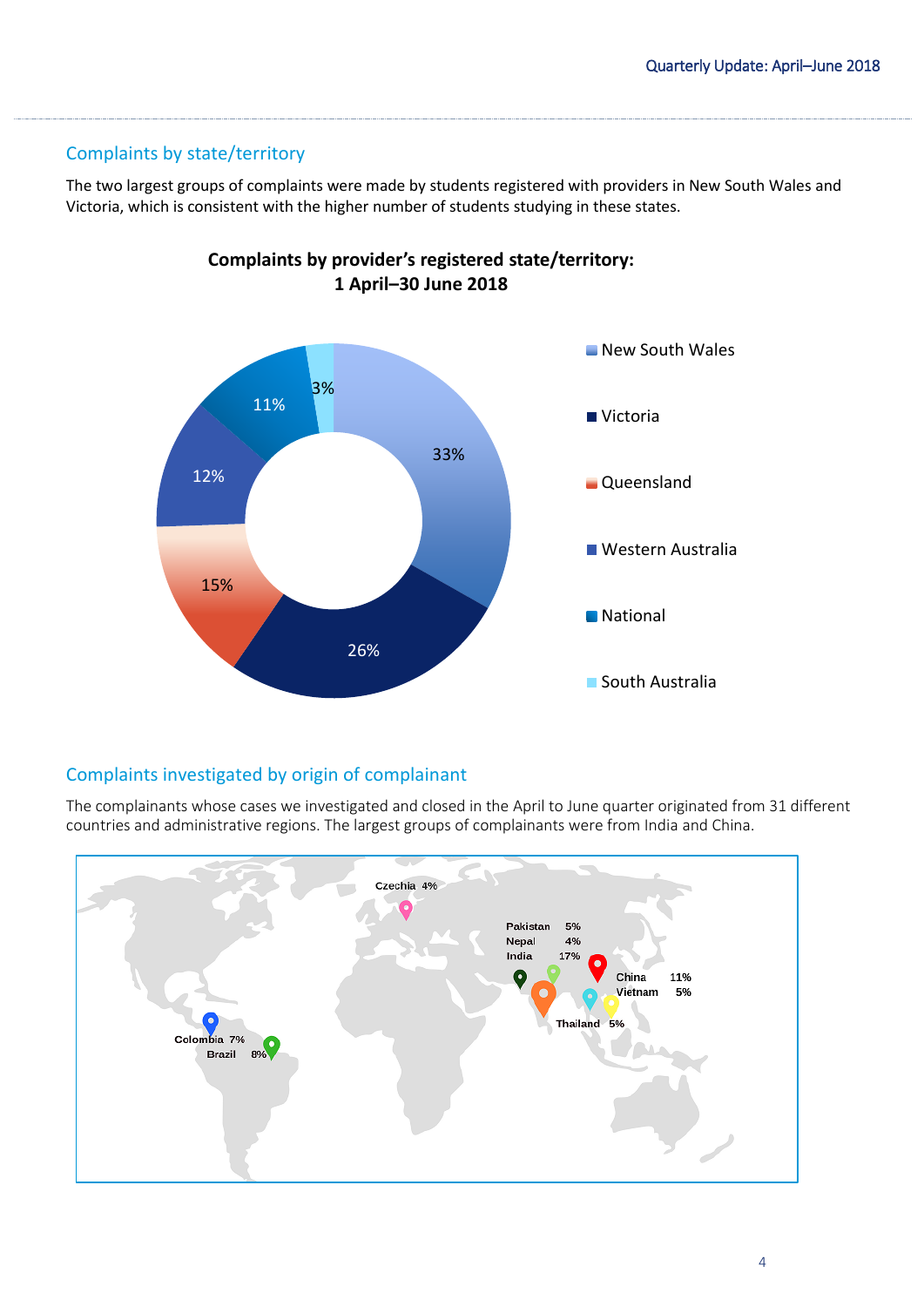## **Complexity**

Some investigations take longer than others. The length of the investigation varies depending on the complexity of the case and the responsiveness of the student and education provider. We continue to look for ways to reduce finalisation times.

In the 1 April–30 June 2018 period, the average completion time for all complaints was 37 days. Sixty three per cent of all complaints were closed within 30 days, 20 per cent from 31–60 days and the remainder closed in 61 days or more.

#### Recommendations

At the conclusion of an investigation, we can make recommendations to providers in relation to specific remedies and also in relation to the provider's policies or processes.

In the 1 April–30 June 2018 period, we made 35 recommendations to providers.

If we finalise our investigation in support of the student and we recommend that a provider takes specific action to benefit the student, providers are obliged to implement our decision or recommendation immediately. If a provider does not agree to implement our decision, we may disclose this refusal to the appropriate regulator.

#### Disclosures to regulatory bodies

Under s 35A of the *Ombudsman Act 1976*, the Ombudsman may also make disclosures to regulatory bodies or public authorities where it is in the public interest to do so.



We made seven s 35A disclosures during the 1 April–30 June 2018 quarter. Six cases related to one provider who did not cooperate with our investigation. The remaining disclosure related to a provider whose written agreements were not compliant with the requirements of the *National Code of Practice for Providers of Education and Training to Overseas Students 2018* (the National Code)*.*

#### Submissions

On 10 May 2018, the Ombudsman provided a submission to the Joint Standing Committee on Migration's inquiry into the regulation of Australian Migration Agents.

This submission can be found on ou[r website.](http://www.ombudsman.gov.au/about/overseas-students/oso-publications#submissions)

Keep up to date with the latest news from the Ombudsman by signing up to our Provider e-newsletter [here](http://www.ombudsman.gov.au/news-and-media/e-bulletins/overseas-student-provider-e-news/subscribe-to-the-overseas-student-ombudsman-provider-e-newsletter)

## Making a difference<sup>4</sup>

#### **Case study 1**

 $\overline{a}$ 

Jacob was studying a three-semester Advanced Diploma course with a private education provider in Australia. After failing his second semester, the provider reported Jacob for unsatisfactory course progress and cancelled his enrolment. At this stage, Jacob had already commenced his third and final semester.

<sup>4</sup> Names have been changed to protect privacy.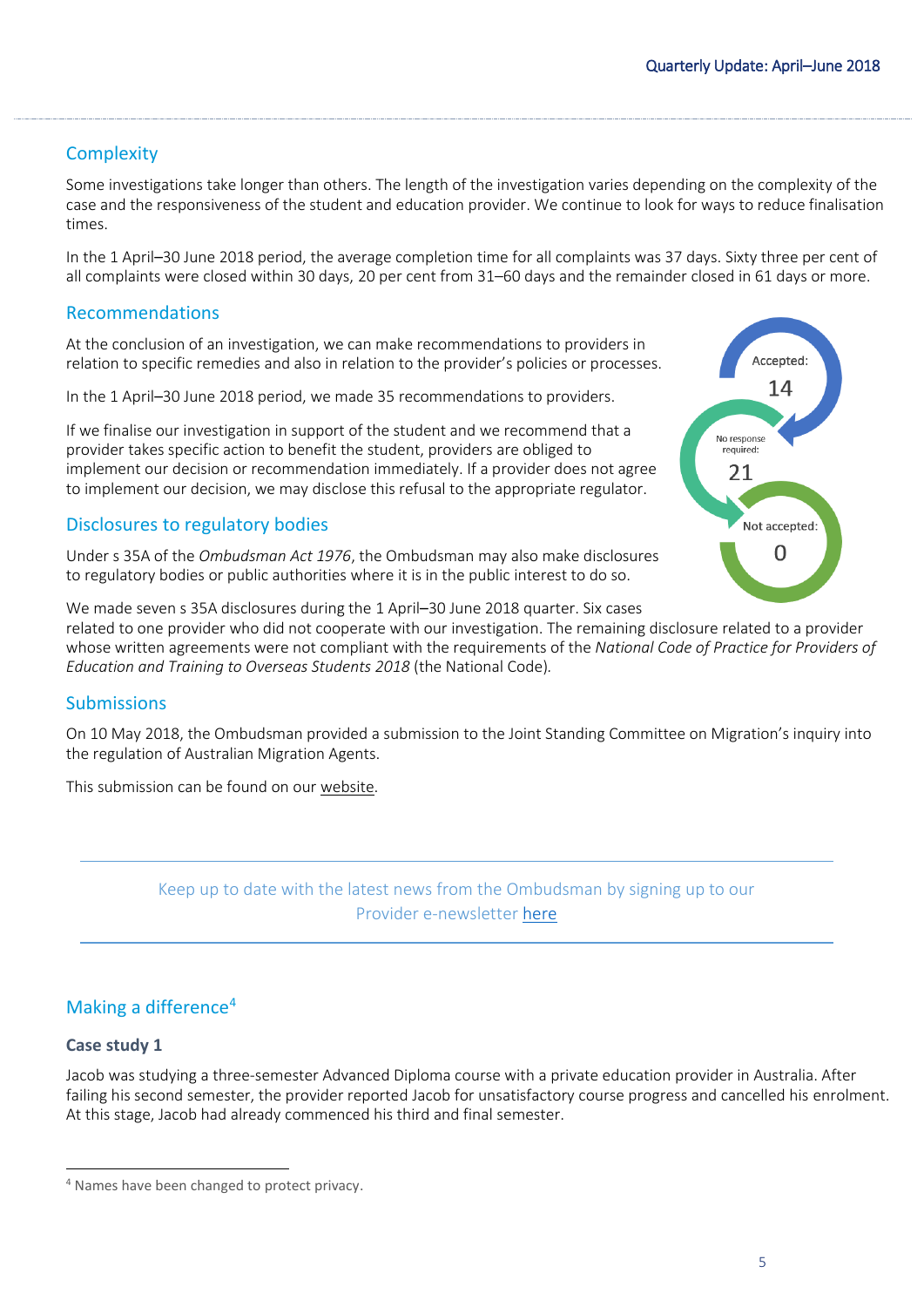Jacob applied for a refund of his pre-paid fees for his third semester. The provider refused his application, as according to his written agreement, no refund was payable if a student defaulted after the commencement of the semester. Jacob appealed this decision, but it was upheld, so Jacob complained to our Office.

After requesting documentation from Jacob and his education provider, our investigation officer determined that the provider's written agreement was clear that no refund was payable for tuition fees relating to a semester after the commencement of that semester. Our investigation officer therefore supported the conclusion of the education provider.

Jacob had not made a complaint about his provider's process in reporting him for unsatisfactory course progress, so this issue was not considered in our investigation.

#### *Commentary:*

Where a written agreement is compliant with the requirements of the *Education Services for Overseas Students Act 2000* (the ESOS Act), our conclusions will generally uphold the agreement.

#### **Case study 2:**

Zara approached our Office with a complaint about an English language private education provider. She had enrolled in a General English course, followed by an International English Language Testing System (IELTS) course. After completing some of her General English course, Zara withdrew from her IELTS course before it commenced. She applied for a refund of the tuition fees she had paid for the IELTS course.

The provider agreed to provide Zara with a refund for the IELTS course, but withheld a portion equating to two weeks tuition. The provider claimed that they had given Zara some free tuition, but that this was contingent on Zara studying for a minimum number of weeks. After withdrawing from her IELTS course, Zara no longer met the minimum requirements.

When contacting our Office, Zara provided a schedule of fees she had received from the provider prior to enrolment. This did not include reference to free periods of tuition. The education provider responded to our request for information with the text of an online form which Zara had agreed to, but which did not outline terms relating to the application of the free weeks of tuition. The provider stated that all students accepting the free weeks had been counselled clearly that if they cancelled their enrolment in any of their courses, the 'discount' would no longer apply.

Our investigation determined that:

- 1) The provider and the student had not entered into a valid written agreement. A student's completion of an online form, even when they are asked to agree to conditions, is not sufficient to constitute acceptance under Standard 3 of the National Code<sup>5</sup>.
- 2) In the absence of a valid written agreement, an instrument under s 47E of the ESOS Act outlines how a refund should be determined in the case of student default.
- 3) According to evidence provided, Zara had paid a certain sum for the General English course, and another sum for the IELTS course.
- 4) As Zara had withdrawn from the IELTS course before commencement, the legislative instrument set out at s 47E specified that she was entitled to a full refund of fees paid for the IELTS course.

#### *Commentary*

It is a requirement of the ESOS Act and National Code for providers to enter into valid written agreements with students. This assists in providing certainty for both parties.

Providers who offer discounts to students dependent on completion of a number of weeks of study should carefully consider the impact of a student who withdraws from their course before the requisite number of weeks are completed and set this out clearly in any documents which form part of the written agreement.

 $\overline{a}$ <sup>5</sup> *NB: Under s 47F of the ESOS act, failure to enter into a compliant written agreement is an offence.*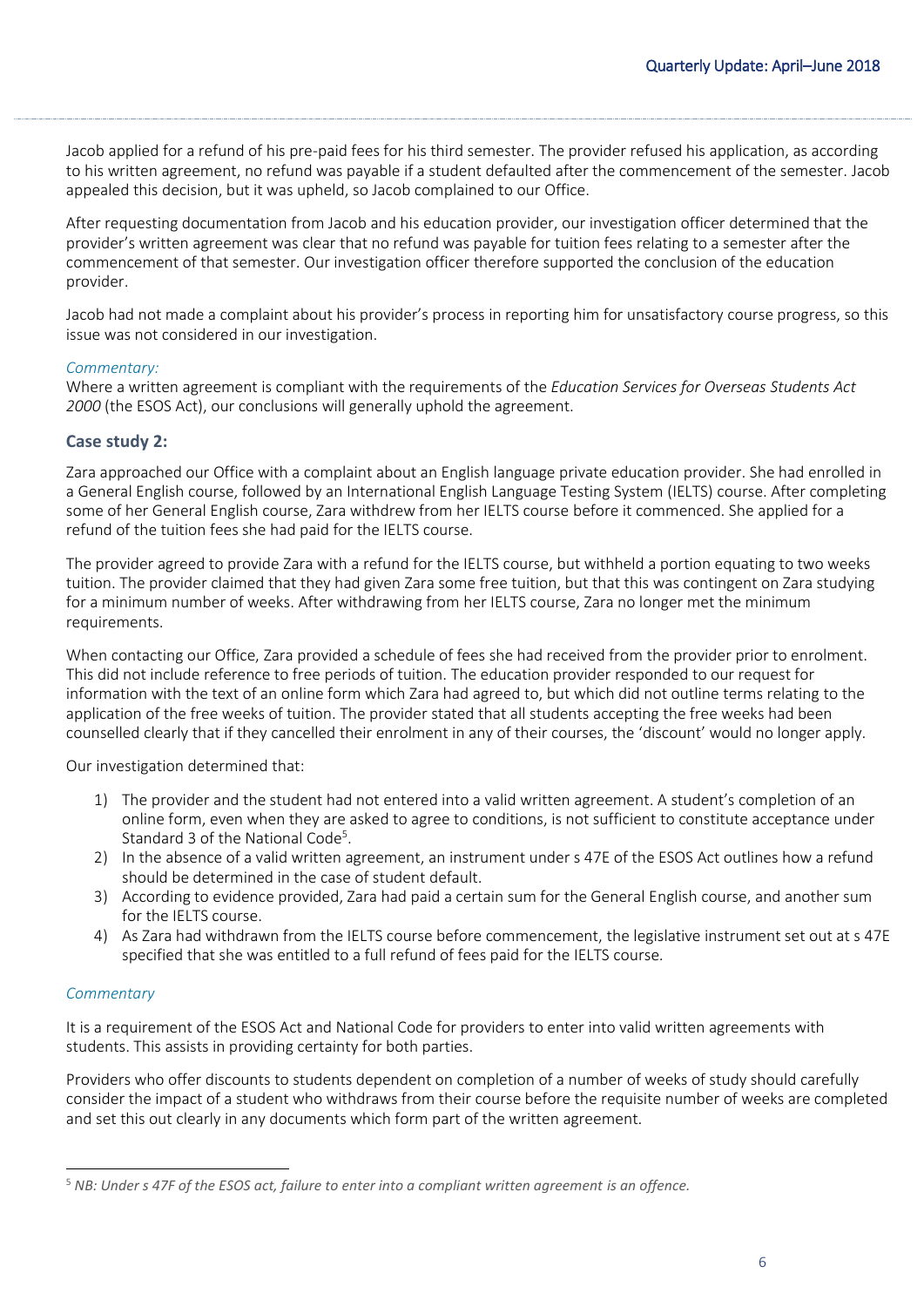# Appendix A—detailed data regarding finalised complaints

# **Complaint issues closed, compared to previous quarter**

| <b>Issues</b>                                        | Jan-Mar 2018   | Apr-Jun 2018   |
|------------------------------------------------------|----------------|----------------|
| Formalisation of enrolment (written agreement)       | 90             | 94             |
| Transfers between registered providers               | 39             | 59             |
| Progress, attendance, course duration                | 48             | 38             |
| Out of jurisdiction to investigate (OOJ)             | 9              | 20             |
| Complaints and appeals                               | 15             | 15             |
| Grades/assessment                                    | 26             | 10             |
| Deferring, suspending, cancelling enrolment          | 14             | 10             |
| Academic Transcript                                  | $\overline{2}$ | 8              |
| <b>Graduation Completion Certificate</b>             | $\overline{7}$ | 7              |
| <b>Education agents</b>                              | $\overline{2}$ | $\overline{7}$ |
| Provider default                                     | $\mathbf 1$    | 6              |
| Marketing information and practices                  | $\Omega$       | 3              |
| <b>Bullying or harassment</b>                        | 5              | $\overline{2}$ |
| Younger students                                     | $\mathbf{1}$   | $\overline{2}$ |
| Recruitment of overseas student                      | 3              | 1              |
| Staff capability, educational resources and premises | $\overline{2}$ | $\mathbf 1$    |
| Student support services                             | $\mathbf{1}$   | $\mathbf 1$    |
| Discipline                                           | $\Omega$       | $\mathbf 1$    |
| Overseas Student Health Cover                        | $\mathbf{1}$   | $\Omega$       |
| Additional registration requirements                 | 1              | $\Omega$       |
| <b>TOTAL</b>                                         | 267            | 285            |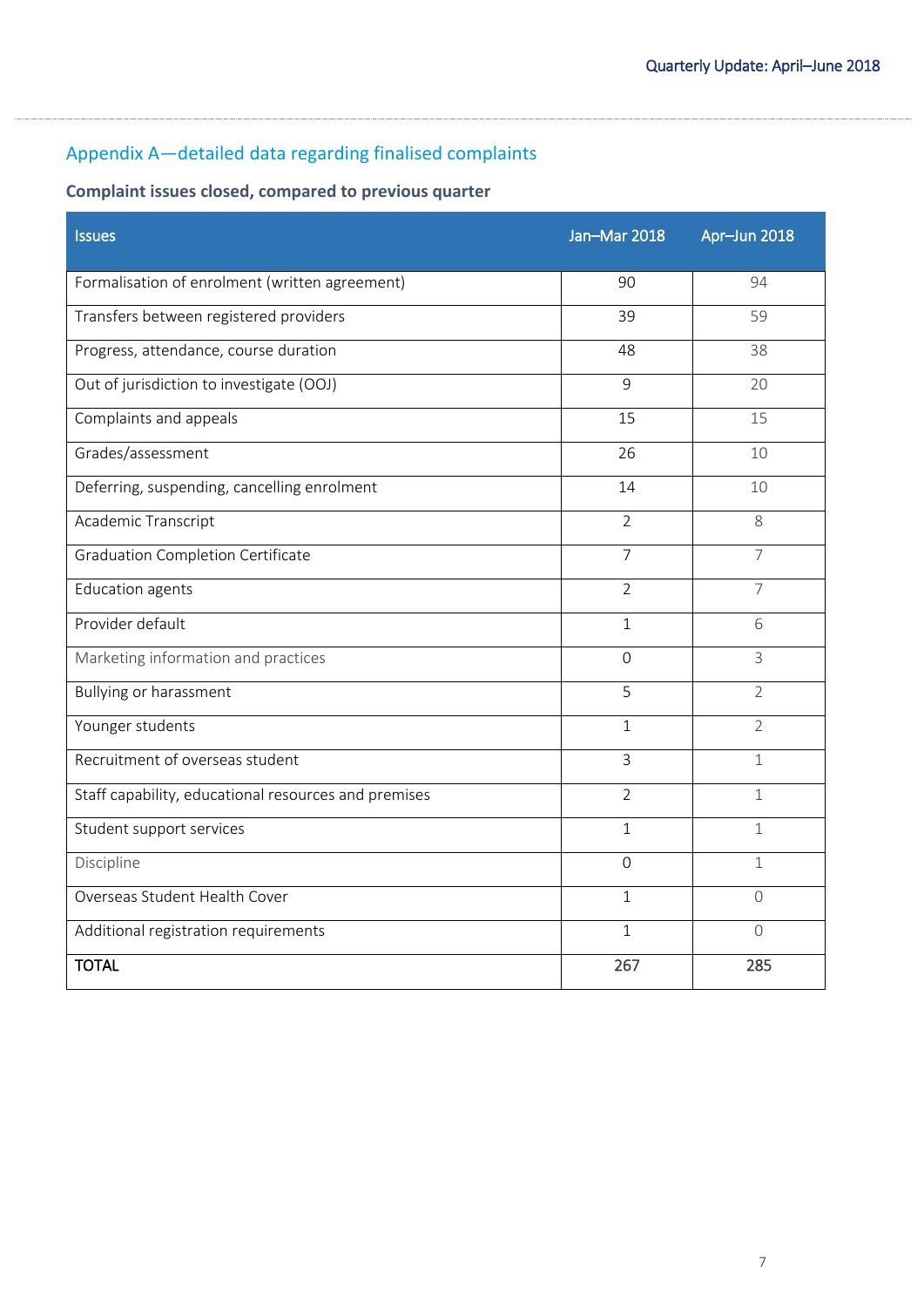#### **Complaints investigated and closed by education sector**

| Sector                  | No. of<br>students <sup>6</sup> | %   | Jan-Mar<br>2018 | %   | Apr-Jun<br>2018 | %   |
|-------------------------|---------------------------------|-----|-----------------|-----|-----------------|-----|
| <b>VET</b>              | 126,328                         | 66% | 29              | 42% | 28              | 37% |
| Schools                 | 6,922                           | 4%  | $\mathcal{P}$   | 3%  | $\overline{2}$  | 3%  |
| ELICOS <sup>7</sup>     | 22,232                          | 12% | 16              | 23% | 17              | 23% |
| <b>Higher Education</b> | 35,221                          | 18% | 19              | 28% | 24              | 32% |
| Non-Award               | 1,470                           | 1%  | 3               | 4%  | $\overline{4}$  | 5%  |
| <b>TOTAL</b>            | 192,173                         |     | 69              |     | 75              |     |

#### **Top three issues investigated and closed by sector**

| Sector              | Issue 1                           | <b>Issue 2</b>                       | <b>Issue 3</b>                       |
|---------------------|-----------------------------------|--------------------------------------|--------------------------------------|
| <b>VET</b>          | Transfers                         | Written agreements                   | Progress, attendance<br>and duration |
| Higher<br>Education | Written agreements                | Progress, attendance and<br>duration | Transfers                            |
| <b>ELICOS</b>       | Progress, attendance and duration | Written agreements                   | Transfers                            |
| Non-award           | Progress, attendance and duration | Written agreements                   | Transfers                            |
| Schools             | Younger student welfare           |                                      |                                      |

 $\overline{a}$ 

<sup>6</sup> Number of 'studying Confirmation of Enrolment' (CoEs) in Overseas Students jurisdiction by 'main course sector'. Excludes South Australian (SA) providers as, while they are in jurisdiction, we transfer complaints about SA providers to the SA Training Advocate. Provider Registration and International Student Management System (PRISMS) report as at 17 May 2018.

<sup>7</sup> English Language Intensive Courses for Overseas Students